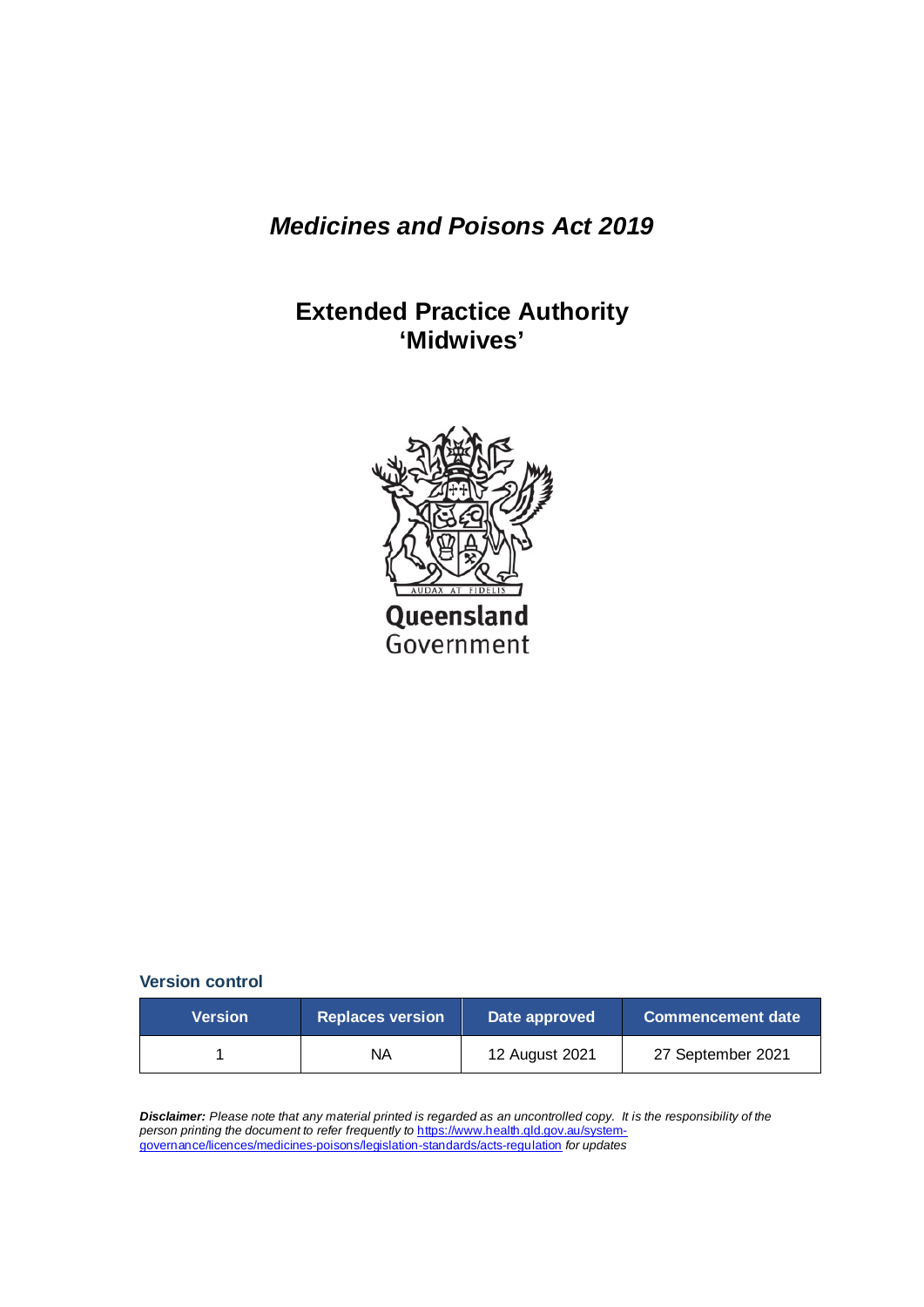#### **Extended Practice Authority 'Midwives'**

This extended practice authority (EPA) has been made by the Director General, Queensland Health under section 232 of the *Medicines and Poisons Act 2019*. It states the scope of the regulated activities with the regulated substances which a midwife is authorised to carry out for the purposes described in column 3 of the table under Schedule 7, Part 2 of the Medicines and Poisons (Medicines) Regulation 2021.

A term used in this EPA that is defined in the *Medicines and Poisons Act 2019* or the Medicines and Poisons (Medicines) Regulation 2021, has the meaning stated in the *Medicines and Poisons Act 2019* or Medicines and Poisons (Medicines) Regulation 2021.

#### **Circumstances and conditions**

- 1. A midwife may administer an S8 medicine; or administer or give a treatment dose of an S4 medicine listed in Appendix 1, column 1 only:
	- a. by a route of administration for the medicine stated in Appendix 1, column 2; and
	- b. subject to the conditions for the medicine stated in Appendix 1, column 3 (if any); and
	- c. in accordance with relevant *Queensland Clinical Guidelines* published on the Queensland Health website

[\(https://www.health.qld.gov.au/qcg/publications\)](https://www.health.qld.gov.au/qcg/publications)<sup>[1](#page-1-0)</sup>; and

- d. for use of benzathine penicillin, in accordance with the current online edition of the *Primary Clinical Care Manual [2](#page-1-1)*.
- 2. The midwife must ensure they have access to, and refer to, relevant *Queensland Clinical Guidelines*, the *Primary Clinical Care Manual* for use of benzathine penicillin, and the *Australian Immunisation Handbook* when acting under this EPA.
- 3. Before administering a medicine or giving a treatment dose of a medicine listed in Appendix 1, the midwife must be familiar with the contra-indication(s) and known side effects of the medicine and advise the patient accordingly.
- 4. Before administering benzathine penicillin for presumptive treatment of syphilis, the midwife must be aware of the local procedures for a Hospital and Health Service or another health service by whom the midwife is employed to:
	- a. consult with an expert practitioner  $3$ ; and
	- b. refer for contact management  $4$  and treatment of any sexual partners.

<span id="page-1-0"></span> $1$  Unless, in the opinion of the midwife, such actions would be detrimental to the patient. In such instances, a medical practitioner must be consulted.

<span id="page-1-1"></span><sup>2</sup> For the Primary Clinical Care Manual - 10th se[e https://www.health.qld.gov.au/rrcsu/clinical](https://www.health.qld.gov.au/rrcsu/clinical-manuals/primary-clinical-care-manual-pccm)[manuals/primary-clinical-care-manual-pccm.](https://www.health.qld.gov.au/rrcsu/clinical-manuals/primary-clinical-care-manual-pccm)

<span id="page-1-2"></span> $3$  An 'expert practitioner' is a clinician with specialist knowledge and experience in the testing, result interpretation, management and treatment of syphilis in the pregnant woman and/or her baby. May include (but is not limited to) an infectious disease physician, sexual health physician, obstetrician or neonatologist with expertise in the management of syphilis.

<span id="page-1-3"></span><sup>4</sup> See the PCCM for contact tracing in the management of sexually transmitted infections or contact management in the Queensland Clinical Guideline: Syphilis in pregnancy [\(https://www.health.qld.gov.au/\\_\\_data/assets/pdf\\_file/0035/736883/g-sip.pdf](https://www.health.qld.gov.au/__data/assets/pdf_file/0035/736883/g-sip.pdf) )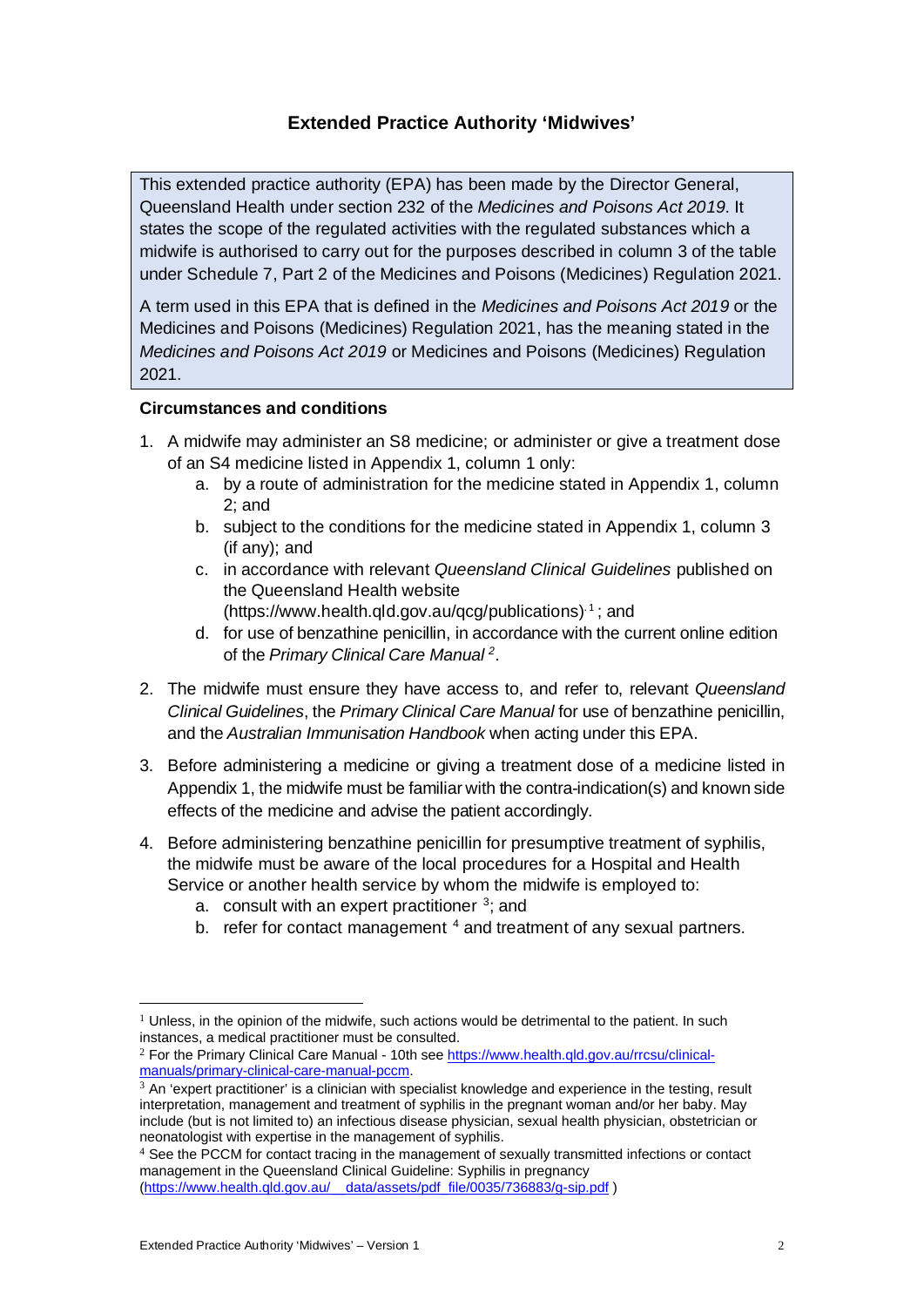- 5. The midwife must act in accordance with:
	- a. the requirements for vaccine administration in the current online edition of the *Australian Immunisation Handbook [5](#page-2-0)* including for patient selection, patient consent, vaccine administration, documenting vaccination and follow up care; and
	- b. the current online edition of the *Immunisation Schedule Queensland* [6](#page-2-1) .
- 6. Before vaccines are administered, the midwife must ensure the equipment and procedures detailed in the current online edition of the *Australian Immunisation Handbook* are in place.
- 7. When vaccines are in the possession of the midwife, the midwife must ensure that the storage and transport of vaccines is in accordance with the *National vaccine storage guidelines 'Strive for 5* [7](#page-2-2)*.*
- 8. The midwife who administers a vaccine must ensure:
	- a. the vaccination is recorded on the [Australian Immunisation Register \(AIR\)](https://www.servicesaustralia.gov.au/individuals/services/medicare/australian-immunisation-register) as soon as practicable and ideally at the time of vaccination
	- b. any adverse events occurring following immunisation must be notified using the [Adverse Event Following Immunisation \(AEFI\)](https://www.health.qld.gov.au/clinical-practice/guidelines-procedures/diseases-infection/immunisation/service-providers/adverse-event) form published on the Queensland Health website [8](#page-2-3) .
- 9. I[f Consumer Medicine Information](https://www.tga.gov.au/consumer-medicines-information-cmi) (CMI)  $9$  is available for a particular medicine, the registered nurse must, where reasonably practicable, offer the information to each person to whom the midwife administers or gives a treatment dose of the medicine listed in Appendix 1.

<span id="page-2-0"></span><sup>5</sup> For current on-line Australian Immunisation Handbook see <https://immunisationhandbook.health.gov.au/>

<span id="page-2-1"></span><sup>6</sup> See https://www.health.qld.gov.au/clinical-practice/guidelines-procedures/diseasesinfection/immunisation/schedule

 $7$  For National vaccine storage guidelines: Strive for 5 see

<span id="page-2-3"></span><span id="page-2-2"></span><https://www.health.gov.au/resources/publications/national-vaccine-storage-guidelines-strive-for-5> <sup>8</sup> For Adverse Event Following Immunisation (AEFI) form see

[https://www.health.qld.gov.au/\\_\\_data/assets/pdf\\_file/0033/442968/aefi-reporting-form.pdf](https://www.health.qld.gov.au/__data/assets/pdf_file/0033/442968/aefi-reporting-form.pdf)

<span id="page-2-4"></span><sup>&</sup>lt;sup>9</sup> Consumer Medicines Information is a leaflet that contains information on the safe and effective use of a prescription medicine, as well as some non-prescription medicines – see <https://www.tga.gov.au/consumer-medicines-information-cmi>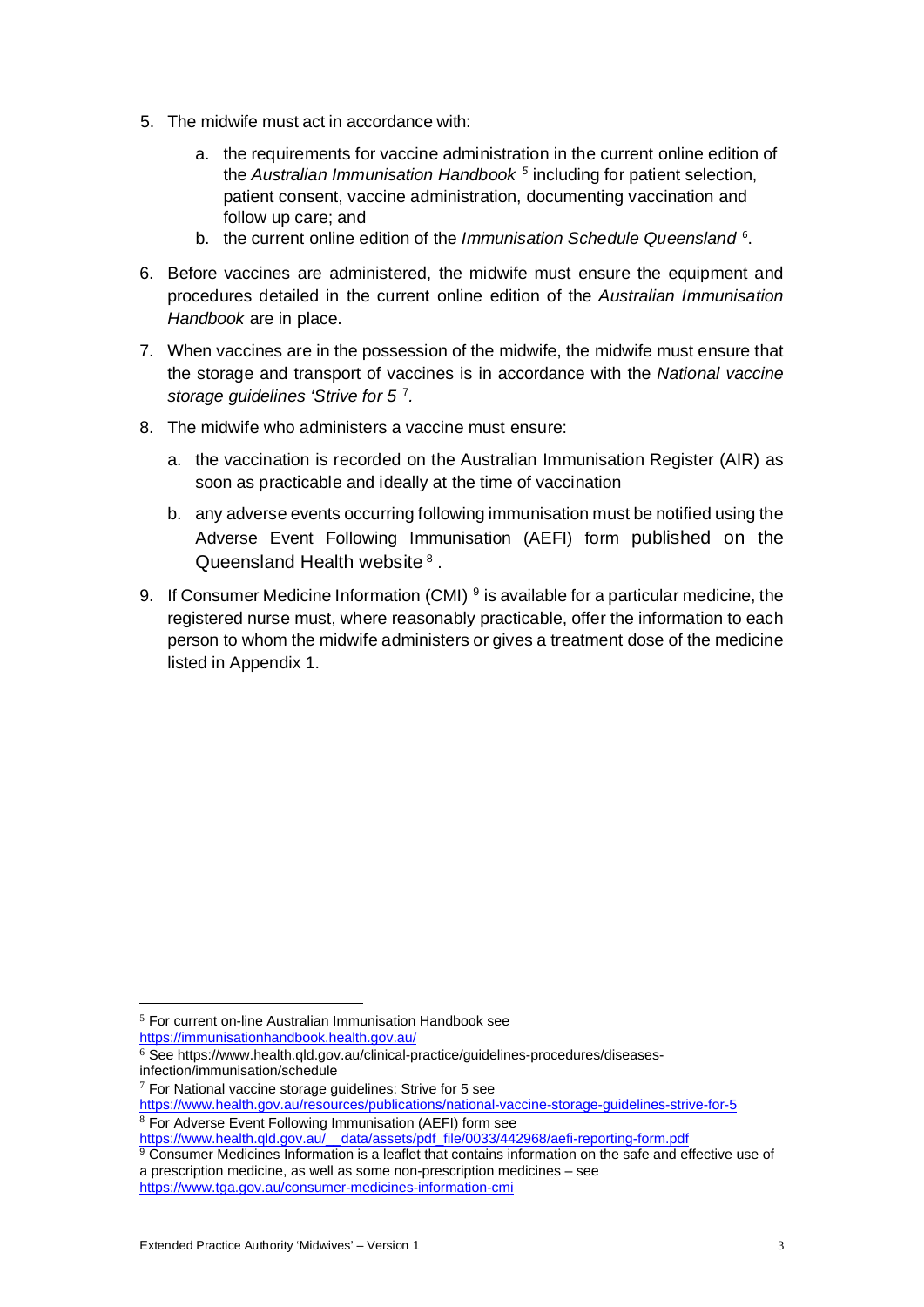# **Appendix 1**

### **Schedule 8 (S8) medicines**

| <b>Opioid Analgesics for Obstetric Use</b> |                                            |                                                            |  |
|--------------------------------------------|--------------------------------------------|------------------------------------------------------------|--|
| <b>Scheduled substance</b>                 | <b>Approved route of</b><br>administration | <b>Restrictions/Conditions</b>                             |  |
| Morphine hydrochloride                     | Intramuscular<br>Subcutaneous              | Single dose only up to a maximum<br>of 10 mg intrapartum.  |  |
| Morphine sulfate<br>pentahydrate           | Intramuscular<br>Subcutaneous              | Single dose only up to a maximum<br>of 10 mg intrapartum.  |  |
| Pethidine                                  | Intramuscular                              | Single dose only up to a maximum<br>of 150 mg intrapartum. |  |

## **Schedule 4 (S4) medicines**

| <b>Antibiotics and other Anti-infective agents</b> |                                            |                                                                                                                                                                                                                                                                                                     |  |
|----------------------------------------------------|--------------------------------------------|-----------------------------------------------------------------------------------------------------------------------------------------------------------------------------------------------------------------------------------------------------------------------------------------------------|--|
| <b>Scheduled substance</b>                         | <b>Approved route of</b><br>administration | <b>Restrictions/Conditions</b>                                                                                                                                                                                                                                                                      |  |
| Benzylpenicillin                                   | Intravenous<br>Intramuscular               | Group B Streptococcus<br>prophylaxis intrapartum.<br>Administer one dose.<br>For unplanned births in rural and<br>isolated practice settings,<br>additional maintenance doses can<br>be administered until evacuation<br>to an obstetric facility.                                                  |  |
| Lincomycin                                         | Intravenous<br>Intramuscular               | Group B Streptococcus<br>prophylaxis intrapartum. For<br>women who are allergic to<br>penicillins.<br>Administer one dose.<br>For unplanned births in rural and<br>isolated practice settings,<br>additional maintenance doses can<br>be administered until evacuation<br>to an obstetric facility. |  |
| Benzathine penicillin<br>(Bicillin L-A)            | Intramuscular                              | Administer one dose to a<br>pregnant woman for the<br>presumptive treatment of syphilis.                                                                                                                                                                                                            |  |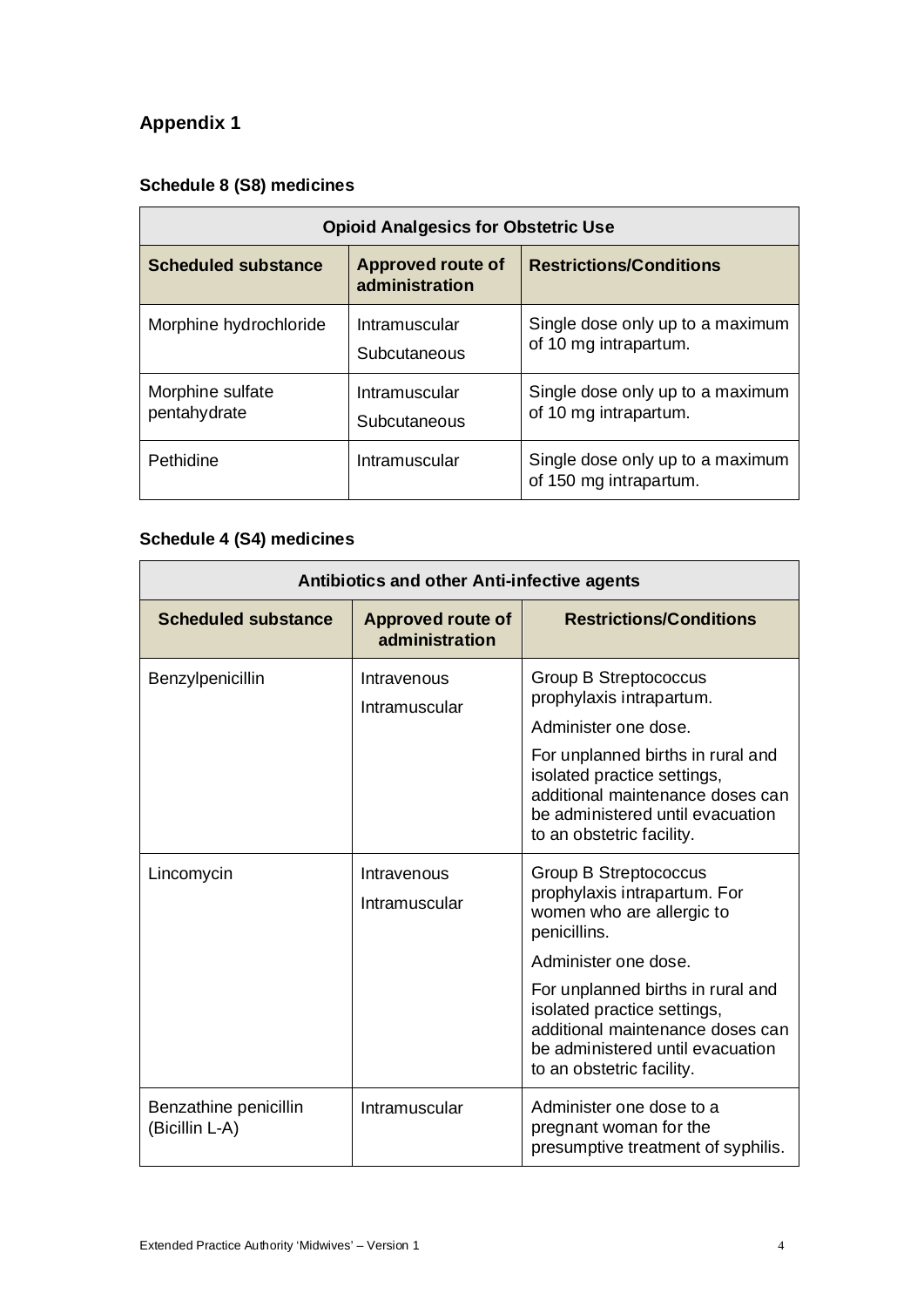| Antibiotics and other Anti-infective agents cont |                                            |                                                         |  |
|--------------------------------------------------|--------------------------------------------|---------------------------------------------------------|--|
| <b>Scheduled substance</b>                       | <b>Approved route of</b><br>administration | <b>Restrictions/Conditions</b>                          |  |
| Amoxicillin                                      | Oral                                       |                                                         |  |
| Amoxicillin/clavulanic<br>acid                   | Oral                                       |                                                         |  |
| Cefalexin                                        | Oral                                       | Administer one dose and give a<br>treatment dose $10$ . |  |
| Clindamycin                                      | Oral                                       |                                                         |  |
| Dicloxacillin                                    | Oral                                       |                                                         |  |
| Flucloxacillin                                   | Oral                                       |                                                         |  |
| Nitrofurantoin                                   | Oral                                       | Administer one dose and give a<br>treatment dose $10$ . |  |
|                                                  |                                            | Do not use in women at or near<br>term or delivery.     |  |
|                                                  |                                            | Not to be used for a patient with<br>renal impairment.  |  |

| Antidotes (Agents to treat adverse events) |                                            |                                   |  |
|--------------------------------------------|--------------------------------------------|-----------------------------------|--|
| <b>Scheduled substance</b>                 | <b>Approved route of</b><br>administration | <b>Restrictions/Conditions</b>    |  |
| Naloxone                                   | Intravenous<br>Intramuscular               | Neonates only.<br>Maximum 0.4 mg. |  |

| <b>Antiemetic</b>          |                                            |                                                                                                     |  |
|----------------------------|--------------------------------------------|-----------------------------------------------------------------------------------------------------|--|
| <b>Scheduled substance</b> | <b>Approved route of</b><br>administration | <b>Restrictions/Conditions</b>                                                                      |  |
| Benzatropine               | Oral                                       | Administer one dose.<br>Consult authorised prescriber if<br>more than recommended dose<br>required. |  |
| Metoclopramide             | Intravenous<br>Intramuscular<br>Oral       | Adult only.<br>Single dose only. Maximum 10<br>mg.                                                  |  |

<span id="page-4-0"></span><sup>&</sup>lt;sup>10</sup> When giving a treatment dose, may only give the smallest available manufacturer's pack.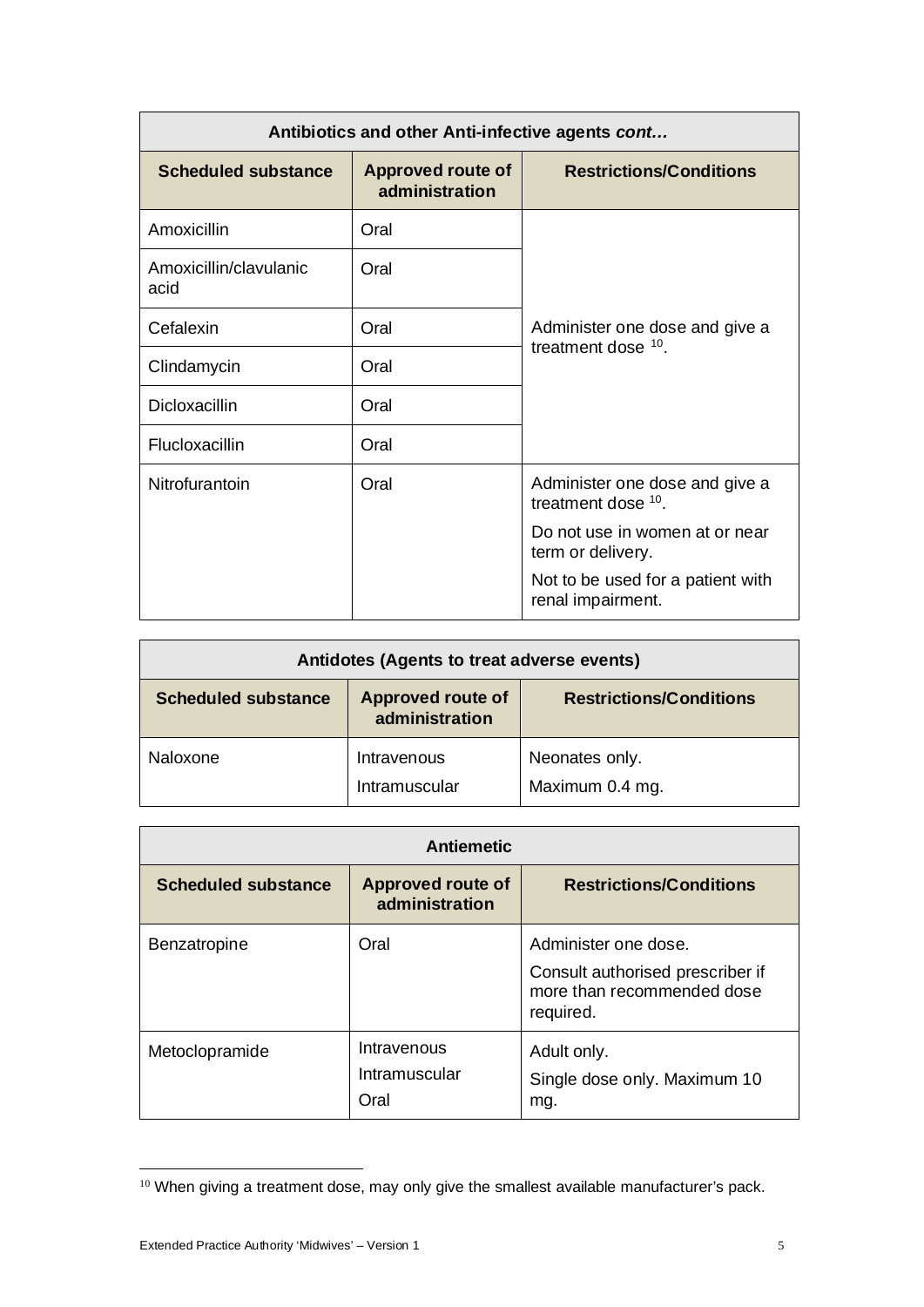| Local anaesthetic            |                                            |                                    |  |
|------------------------------|--------------------------------------------|------------------------------------|--|
| <b>Scheduled substance</b>   | <b>Approved route of</b><br>administration | <b>Restrictions/Conditions</b>     |  |
| Lidocaine (lignocaine)<br>1% | Local infiltration                         | Total maximum infiltration 200 mg. |  |

| <b>Labour suppression</b>  |                                            |                                                                               |  |
|----------------------------|--------------------------------------------|-------------------------------------------------------------------------------|--|
| <b>Scheduled substance</b> | <b>Approved route of</b><br>administration | <b>Restrictions/Conditions</b>                                                |  |
| Nifedipine                 | Oral                                       | Two doses can be administered if<br>required. Maximum dose 160 mg<br>per day. |  |
|                            |                                            | If a third dose is required, consult<br>authorised prescriber.                |  |

| <b>Antihypertensives</b>   |                                            |                                                         |  |
|----------------------------|--------------------------------------------|---------------------------------------------------------|--|
| <b>Scheduled substance</b> | <b>Approved route of</b><br>administration | <b>Restrictions/Conditions</b>                          |  |
| Nifedipine                 | Oral                                       | Initial dose which can be repeated<br>once if required. |  |

| Corticosteroid             |                                            |                                                                                                          |  |
|----------------------------|--------------------------------------------|----------------------------------------------------------------------------------------------------------|--|
| <b>Scheduled substance</b> | <b>Approved route of</b><br>administration | <b>Restrictions/Conditions</b>                                                                           |  |
| Betamethasone              | Intramuscular                              | Administer one dose only.<br>Consult authorised prescriber if<br>more than recommended dose<br>required. |  |

| Inhalational analgesia      |                                            |                                             |  |
|-----------------------------|--------------------------------------------|---------------------------------------------|--|
| <b>Scheduled substance</b>  | <b>Approved route of</b><br>administration | <b>Restrictions/Conditions</b>              |  |
| Nitrous oxide and<br>oxygen | Inhalation                                 | Up to 70% nitrous oxide with 30%<br>oxygen. |  |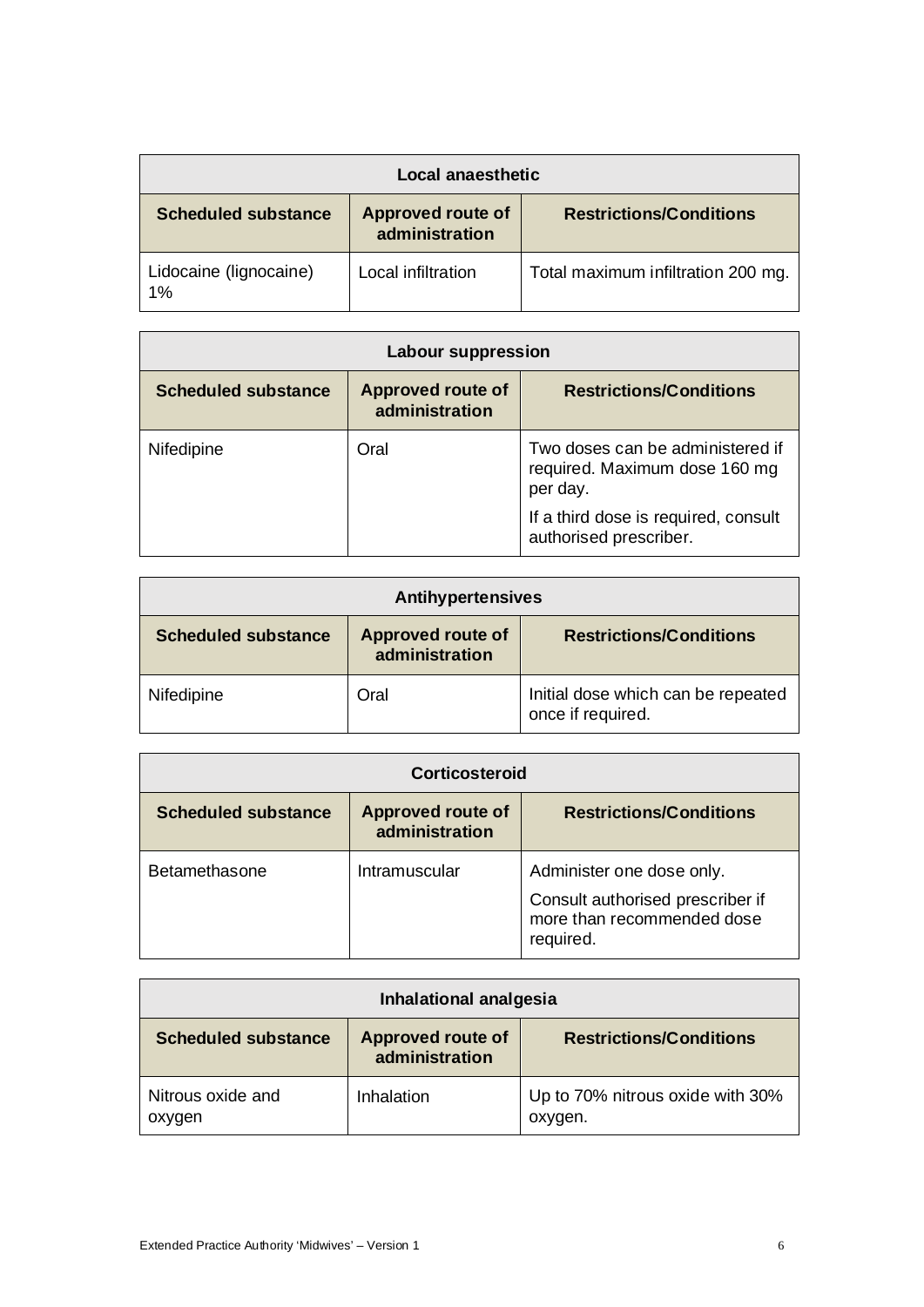| Agents acting on the uterus |                                            |                                                                                  |  |
|-----------------------------|--------------------------------------------|----------------------------------------------------------------------------------|--|
| <b>Scheduled substance</b>  | <b>Approved route of</b><br>administration | <b>Restrictions/Conditions</b>                                                   |  |
| Oxytocin                    | Intramuscular<br>Intravenous               | 10 units per dose up to a<br>maximum of 20 units or 30 units<br>IV for infusion. |  |
| Oxytocin / ergometrine      | Intramuscular                              | Single dose only.                                                                |  |
| Ergometrine                 | Intramuscular<br>Intravenous               | 250 micrograms per dose up to a<br>maximum of 500 micrograms.                    |  |
| Misoprostol                 | Rectal<br>Sublingual<br><b>Buccal</b>      | Maximum 1000 micrograms.                                                         |  |

| <b>Oral contraceptives</b> |                                            |                                                                   |  |
|----------------------------|--------------------------------------------|-------------------------------------------------------------------|--|
| <b>Scheduled substance</b> | <b>Approved route of</b><br>administration | <b>Restrictions/Conditions</b>                                    |  |
| Levonorgestrel             | Oral                                       | Administer stat dose for<br>emergency contraception.              |  |
|                            |                                            | Supply up to eight (8) weeks<br>treatment dose for contraception. |  |